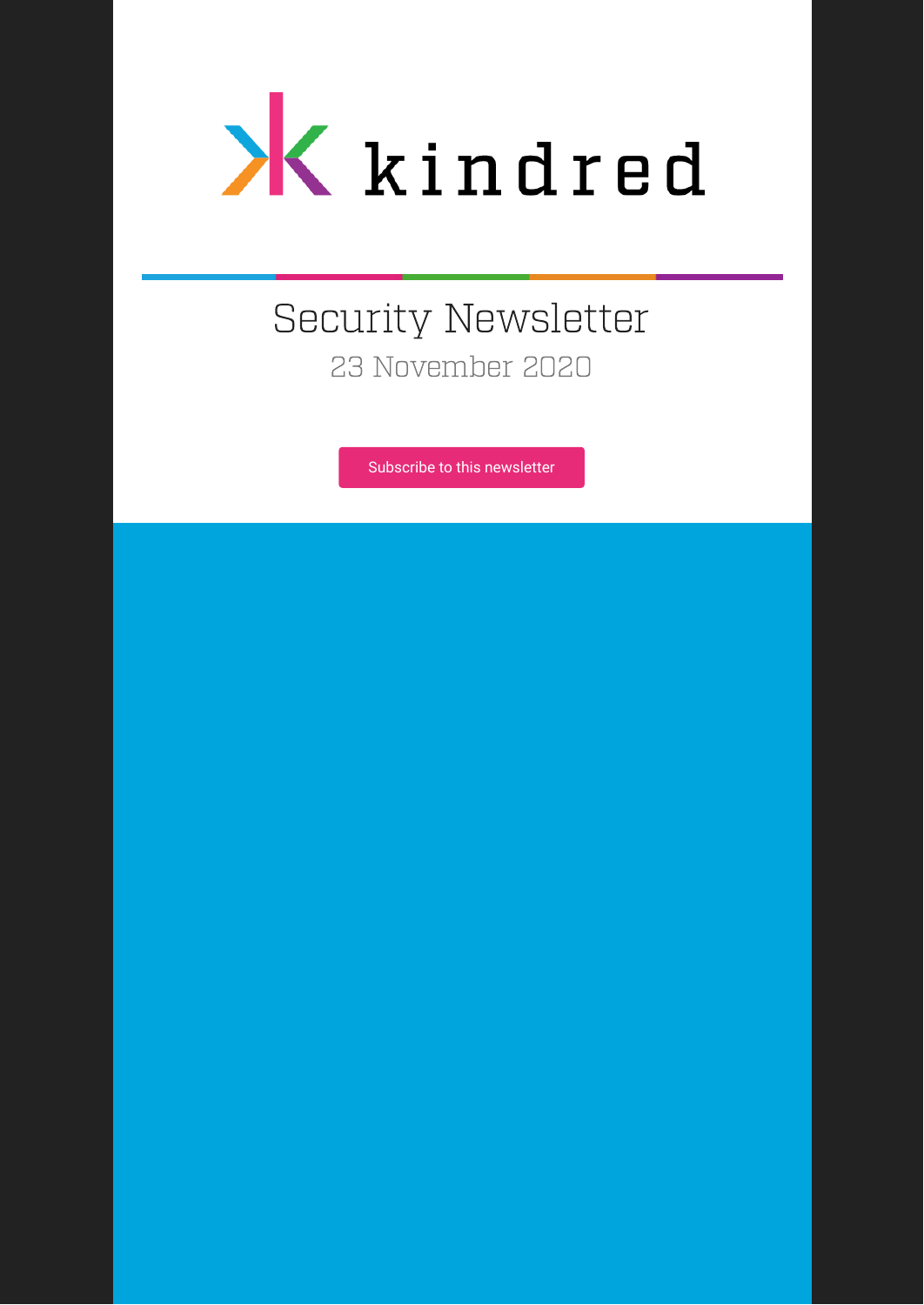## Network-layer DDoS attack trends for Q3 2020



DDoS attacks are surging — both in frequency and sophistication. After doubling from Q1 to Q2, the total number of network layer attacks observed in Q3 doubled again — resulting in a 4x increase in number compared to the pre-COVID levels in the first quarter.

Here are other key network layer DDoS trends we observed in Q3:

- Majority of the attacks are under 500 Mbps and 1 Mpps both still suffice to cause service disruptions
- We continue to see a majority of attacks be under 1 hr in duration

Ransom-driven DDoS attacks (RDDoS) are on the rise as groups claiming to be Fancy Bear, Cozy Bear and the Lazarus Group extort organizations around the world. As of this writing, the ransom campaign is still ongoing. See a special note on this below.

Short burst attacks may attempt to cause damage without being detected by DDoS detection systems. DDoS services that rely on manual analysis and mitigation may prove to be useless against these types of attacks because they are over before the analyst even identifies the attack traffic. Alternatively, the use of short attacks may be used to probe the cyber defenses of the target. In other cases, attackers generate small DDoS attacks as proof and warning to the target organization of the attacker's ability to cause real damage later on. It's often followed by a ransom note to the target organization, demanding payment so as to avoid suffering an attack that could more thoroughly cripple network infrastructure. Whatever their motivation, DDoS attacks of any size or duration are not going away anytime soon. Even short DDoS attacks cause harm, and having an automated real-time defense mechanism in place is critical for any online business.

Read More on Cloudflare Blog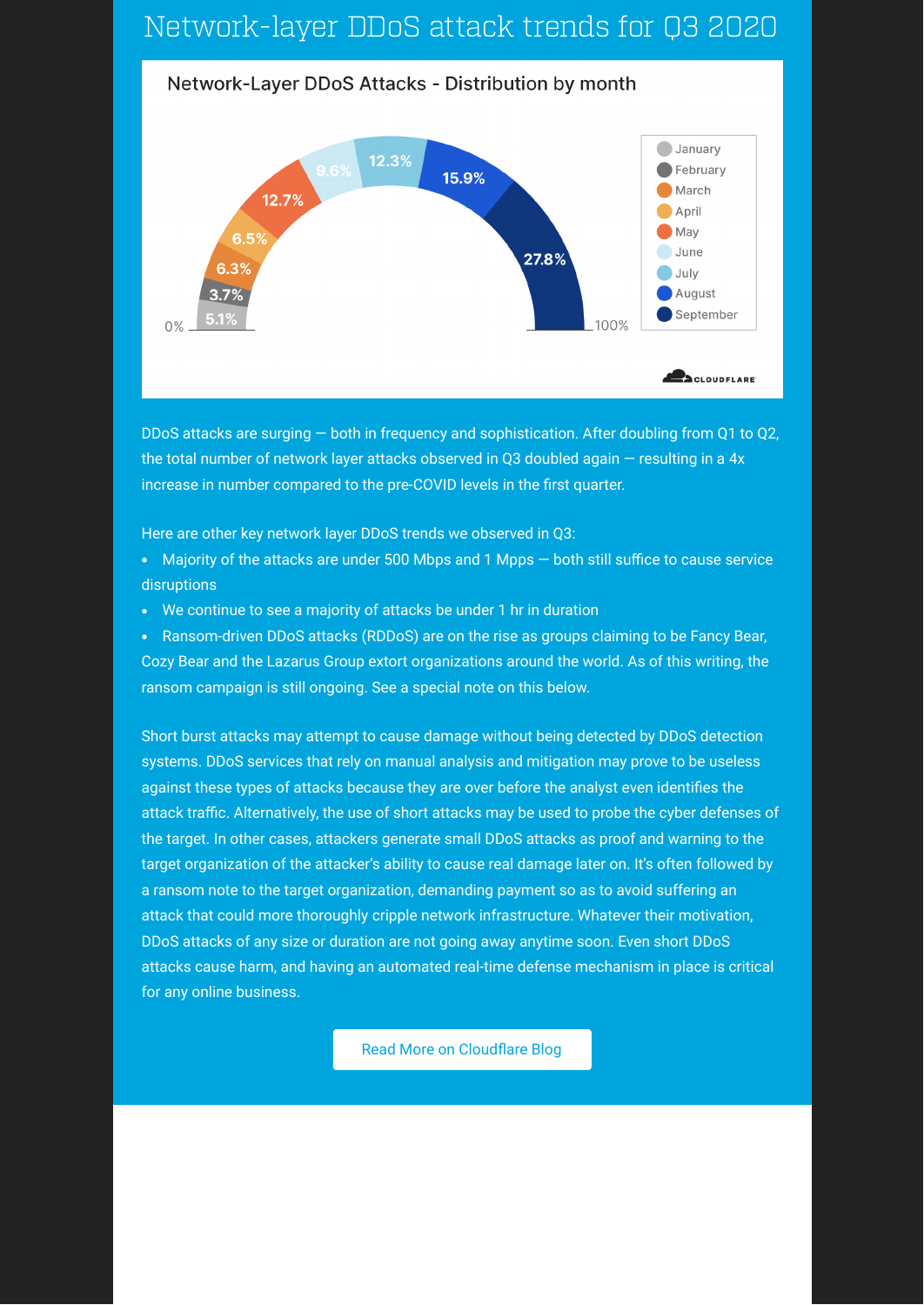### Cisco Webex bugs allow attackers to join meetings as ghost users



Now patched by Cisco, three flaws in Webex would have given intruders full access to a meeting without being seen, says IBM.When successfully exploited, IBM researchers said that the bugs would have allowed attackers to: Join a Webex meeting as a ghost without being seen on the participant list with full access to audio, video, chat, and screen sharing capabilities (CVE-2020-3419) Stay in a Webex meeting as a ghost after being expelled from it, maintaining audio connection (CVE-2020-3471) Gain access to information on meeting attendees – including full names, email addresses, and IP addresses – from the meeting room lobby, even without being admitted to the call (CVE-2020-3441)

The researchers were able to successfully demonstrate attacks abusing these Webex bugs on Windows, macOS, and the iOS version of Webex Meetings applications and Webex Room Kit appliance. Mitigating circumstances include the fact that the vulnerabilities can only be exploited if attackers know the URLs of scheduled Webex meetings with unique meeting URLs and Webex Personal Rooms. However, IBM researchers say that "personal rooms may be easier to exploit because they are often based on a predictable combination of the room owner's name and organization name."

Cisco has patched the cloud-based services for Webex, where no user action is required. For customers who run an on premises version of Webex software, the company has issued patches for Webex Meetings Server. Webex users should view the following Common Vulnerabilities and Exposures (CVEs): CVE-2020-3441; CVE-2020-3471; CVE-2020-3419.

[Read More on ZDNet](https://www.zdnet.com/article/cisco-webex-bugs-allow-attackers-to-join-meetings-as-ghost-users/#ftag=RSSbaffb68)

[Even More on BleepingComputer](https://www.bleepingcomputer.com/news/security/cisco-fixes-webex-bugs-allowing-ghost-attackers-in-meetings/)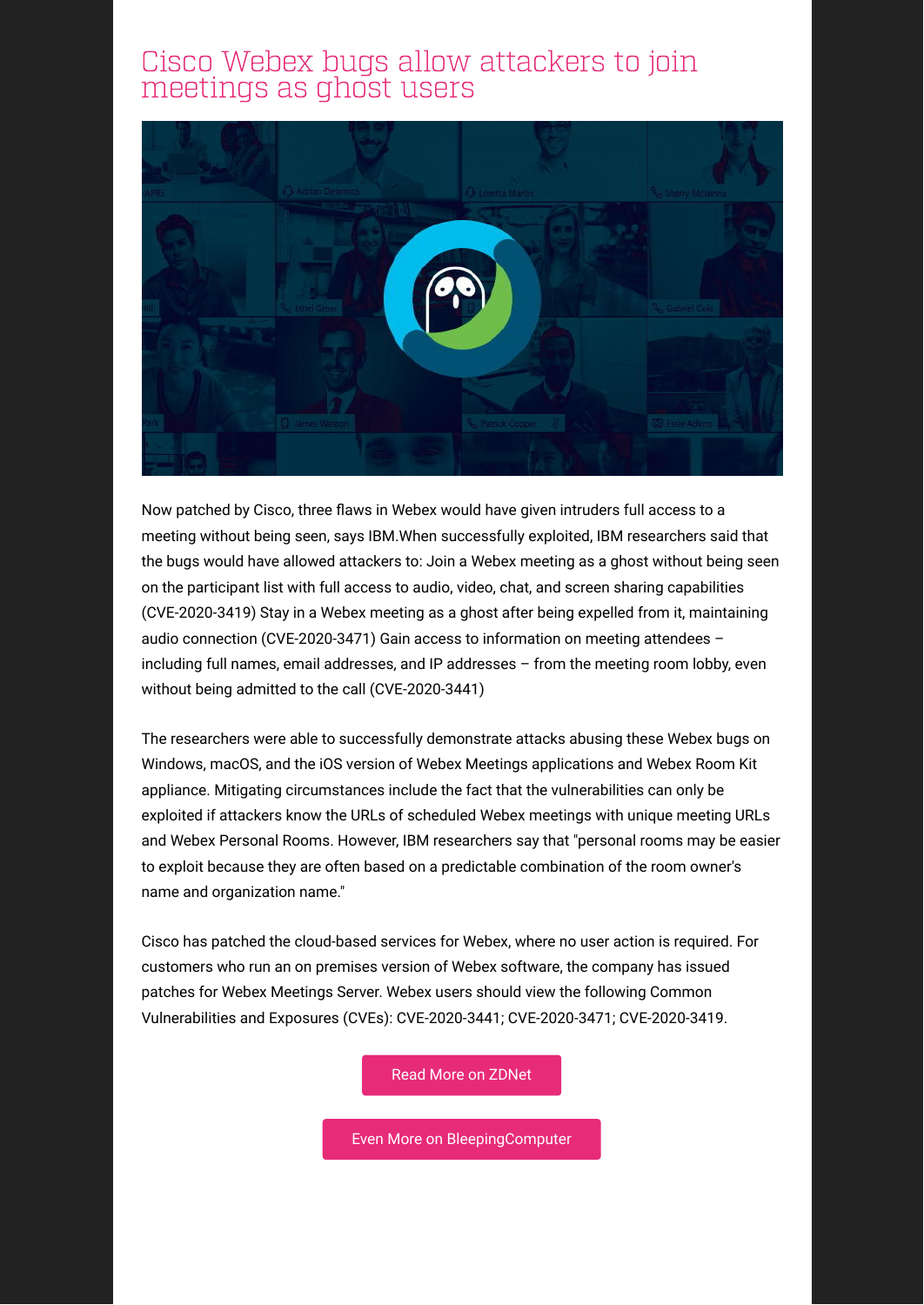### Ticketmaster Fined \$1.7 Million for Data Security Failures

| √ United Kingdom                                                                                                                                                                 | <b>Offers</b><br><b>Gift Cards</b><br><b>Customer Service</b>                                                          |
|----------------------------------------------------------------------------------------------------------------------------------------------------------------------------------|------------------------------------------------------------------------------------------------------------------------|
| Music Sport Arts, Theatre & Comedy<br>ticketmaster <sup>®</sup><br><b>Family &amp; Attractions</b>                                                                               | Q<br>What are you looking for?<br>Q)<br><b>My Account</b>                                                              |
| Home > Circus 1903<br><b>Miscellaneous</b><br><b>LDEN AGE OF CIRCUS</b><br>THE FAMILY THIS CHRISTMAS<br><b>Circus 1903 Tickets</b><br><b>Get Ticket Alerts</b><br><b>W</b> Tweet | Be the first to write a review<br>T Like One person likes this. Sign Up to see what your friends like.                 |
| <b>Circus 1903 Tickets and Event Dates</b>                                                                                                                                       | ÷<br><b>Friends on Ticketmaster UK</b>                                                                                 |
| Show events near me: postcode, county or region e.g. Midl:<br>Go                                                                                                                 | Are you going to see Circus 1903?<br>Attending ><br>Maybe ><br>View: List<br>Calendar<br>Everyone<br><b>AR</b> Friends |
| Great Britain (1 - 10 of 32)                                                                                                                                                     | Find out who loves live entertainment as much as you! Ask<br>your Facebook friends to connect to Ticketmaster UK.      |
| <b>DEC</b><br><b>Royal Festival Hall</b><br>Circus 1903<br>19<br>London, GB<br>15:00<br><b>WED</b>                                                                               | <b>View Tickets</b><br>on Ticketmaster<br>Ticketmaster United Kingdom o<br>Theatre<br><b>Filips Dans</b> 236K likes    |

Ticketmaster UK has been fined 1.25 million pounds (\$1.7 million) by Britain's privacy watchdog for its "serious failure" to comply with the EU's General Data Protection Regulation. Regulators say the company failed to properly secure chatbot software that it opted to run on a payments page, which attackers subverted, allowing them to steal payment card information. After being alerted to suspected card fraud that traced to its site, Ticketmaster UK allegedly failed to mitigate the problem for nine more weeks.

Ticketmaster UK says it plans to appeal the ruling. The company is a subsidiary of ticket sales and distribution giant Ticketmaster, owned by Live Nation Entertainment, which is based in Beverly Hills, California. The ICO, which launched its investigation in June 2018, says the fine only applies to Ticketmaster's failures following GDPR going into full effect in May 2018. As the investigation concluded before the U.K. left the EU, the ICO says it served as the lead supervisory authority for the EU and that the penalty represents a consensus decision by all data protection authorities across Europe.

The fine announced by the ICO traces to a breach that began in February 2018. Ultimately, the breach exposed personal details - including names, payment card numbers, expiration dates and CVV numbers - for approximately 9.4 million European Ticketmaster customers, including 1.5 million in the U.K. At least 60,000 Barclays Bank cards have been tied to known fraud, the ICO says, while Monzo Bank replaced 6,000 cards after it detected signs of fraudulent use. Security experts say the breach appears to have been tied to groups of attackers - collectively known as Magecart - that implant code on websites that allows them to steal payment card data.

[Read More on BankInfoSecurity](https://www.bankinfosecurity.com/ticketmaster-fined-17-million-for-data-security-failures-a-15369)

 $M$ ore  $\#$ News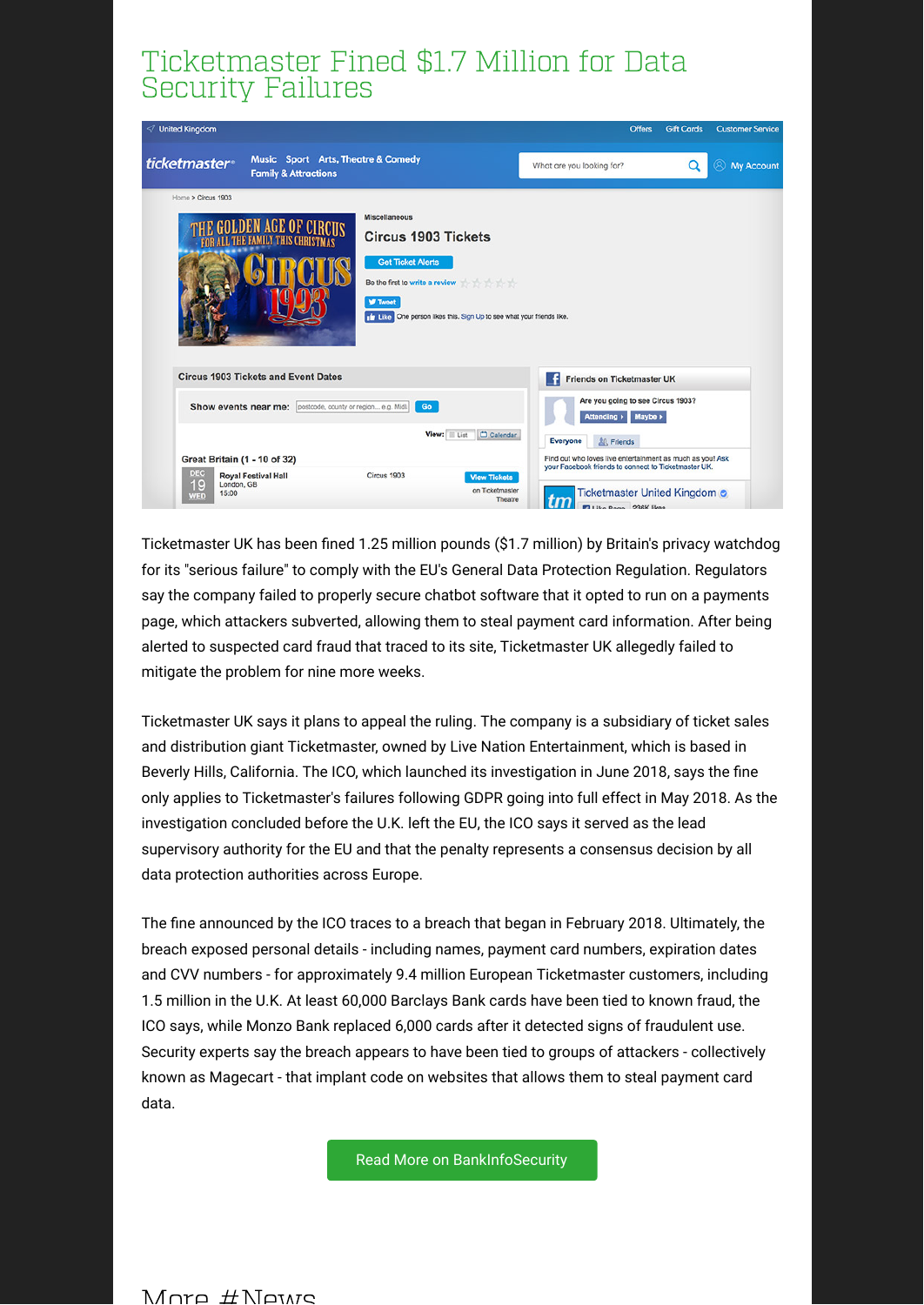#### $1$ YIUIU  $\pi$ inuwu

- Be Very Sparing in Allowing Site Notifications
- [Facebook Messenger bug could have allowed hackers to spy on users](https://www.zdnet.com/article/facebook-messenger-bug-could-have-allowed-hackers-to-spy-on-users/#ftag=RSSbaffb68)
- [Modernize secure access for your on-premises resources with Zero Trust](https://www.microsoft.com/security/blog/2020/11/19/modernize-secure-access-for-your-on-premises-resources-with-zero-trust/)
- [German Court Slashes a GDPR Privacy Fine by 90%](https://www.bankinfosecurity.com/german-court-slashes-gdpr-privacy-fine-by-90-a-15359)
- Microsoft rolls out protection for critical accounts in Office 365
- [Starting next year, Chrome extensions will show what data they collect from users](https://www.zdnet.com/article/starting-next-year-chrome-extensions-will-show-what-data-they-collect-from-users/#ftag=RSSbaffb68)
- [66% of companies say it would take 5 or more days to fully recover from a ransomware](https://www.techrepublic.com/article/66-of-companies-say-it-would-take-5-or-more-days-to-fully-recover-from-a-ransomware-attack-ransom-not-paid/#ftag=RSS56d97e7) attack ransom not paid
- [Apple Lets Some of its Big Sur macOS Apps Bypass Firewall and VPNs](https://thehackernews.com/2020/11/apple-lets-some-of-its-big-sur-macos.html?utm_source=feedburner&utm_medium=feed&utm_campaign=Feed%3A+TheHackersNews+%28The+Hackers+News+-+Cyber+Security+Blog%29)
- **[Blockchain for Voting: A Warning From MIT](https://www.bankinfosecurity.com/blogs/blockchain-for-voting-warning-from-mit-p-2970)**
- Firefox 83 boosts security with HTTPS-Only mode, zero-day fix
- [Meet the hackers who earn millions for saving the web, one bug at a time](https://www.techrepublic.com/article/meet-the-hackers-who-earn-millions-for-saving-the-web-how-bug-bounties-are-changing-everything-about-security/#ftag=RSS56d97e7)
- [The ransomware landscape is more crowded than you think](https://www.zdnet.com/article/the-ransomware-landscape-is-more-crowded-than-you-think/#ftag=RSSbaffb68)
- [Microsoft says three APTs have targeted seven COVID-19 vaccine makers](https://www.zdnet.com/article/microsoft-says-three-apts-have-targeted-seven-covid-19-vaccine-makers/#ftag=RSSbaffb68)

### #Breach Log

- Gaming Company Capcom Confirms Ragnar Locker Ransomware Attack
- [Coil payments platform leaks user emails in 'Privacy Policy' update](https://www.bleepingcomputer.com/news/security/coil-payments-platform-leaks-user-emails-in-privacy-policy-update/)
- [Cold storage giant Americold hit by cyberattack, services impacted](https://www.bleepingcomputer.com/news/security/cold-storage-giant-americold-hit-by-cyberattack-services-impacted/)
- [Data of 27 Million Texas Drivers Compromised in Breach](https://www.bankinfosecurity.com/data-27-million-texas-drivers-compromised-in-breach-a-15367)
- [Hacker shares 3.2 million Pluto TV accounts for free on forum](https://www.bleepingcomputer.com/news/security/hacker-shares-32-million-pluto-tv-accounts-for-free-on-forum/)
- **Biotech research firm Miltenyi Biotec hit by ransomware, data leaked**
- [Hacker steals \\$2 million from cryptocurrency service Akropolis](https://www.zdnet.com/article/hacker-steals-2-million-from-cryptocurrency-service-akropolis/#ftag=RSSbaffb68)
- [Tabcorp's IT staff put on notice days before major outage](https://www.smh.com.au/sport/racing/tabcorp-s-it-staff-put-on-notice-days-before-major-outage-20201120-p56gfi.html)

### #Patch Time!

- [Researcher Discloses Critical RCE Flaws In Cisco Security Manager](https://thehackernews.com/2020/11/researcher-discloses-critical-rce-flaws.html?utm_source=feedburner&utm_medium=feed&utm_campaign=Feed%3A+TheHackersNews+%28The+Hackers+News+-+Cyber+Security+Blog%29)
- [macOS Big Sur 11.0.1 Patches 60 Vulnerabilities](https://www.securityweek.com/macos-big-sur-1101-patches-60-vulnerabilities?utm_source=feedburner&utm_medium=feed&utm_campaign=Feed%3A+Securityweek+%28SecurityWeek+RSS+Feed%29)
- [Heartbleed, BlueKeep and other vulnerabilities that didn't disappear just because we](https://isc.sans.edu/forums/diary/Heartbleed+BlueKeep+and+other+vulnerabilities+that+didnt+disappear+just+because+we+dont+talk+about+them+anymore/26798/) don't talk about them anymore

## #Tech and #Tools

- [Pod Security Policies Are Being Deprecated in Kubernetes](https://www.antitree.com/2020/11/pod-security-policies-are-being-deprecated-in-kubernetes/)
- **[Inside the Cit0Day Breach Collection](https://www.troyhunt.com/inside-the-cit0day-breach-collection/)**
- [Anchoring Trust: A Hardware Secure Boot Story](https://blog.cloudflare.com/anchoring-trust-a-hardware-secure-boot-story/)
- **[SAD DNS Explained](https://blog.cloudflare.com/sad-dns-explained/)**
- [AWS Flaw Allows Attackers to Find Users' Access Codes](https://www.bankinfosecurity.com/aws-flaw-allows-attackers-to-find-users-access-codes-a-15408)
- [Multi-account AWS Organizations best practices for Financial Services](https://www.clickittech.com/aws/aws-organizations-best-practices/amp/)
- [Phonerator An advanced valid phone number generator](https://www.martinvigo.com/phonerator-an-advanced-valid-phone-number-generator/)
- [Assetnote Wordlists: wordlists for content and subdomain discovery](https://wordlists.assetnote.io/)
- [Hacking](https://medium.com/tenable-techblog/hacking-in-among-us-b43ea0fdd3d7) in Among Us